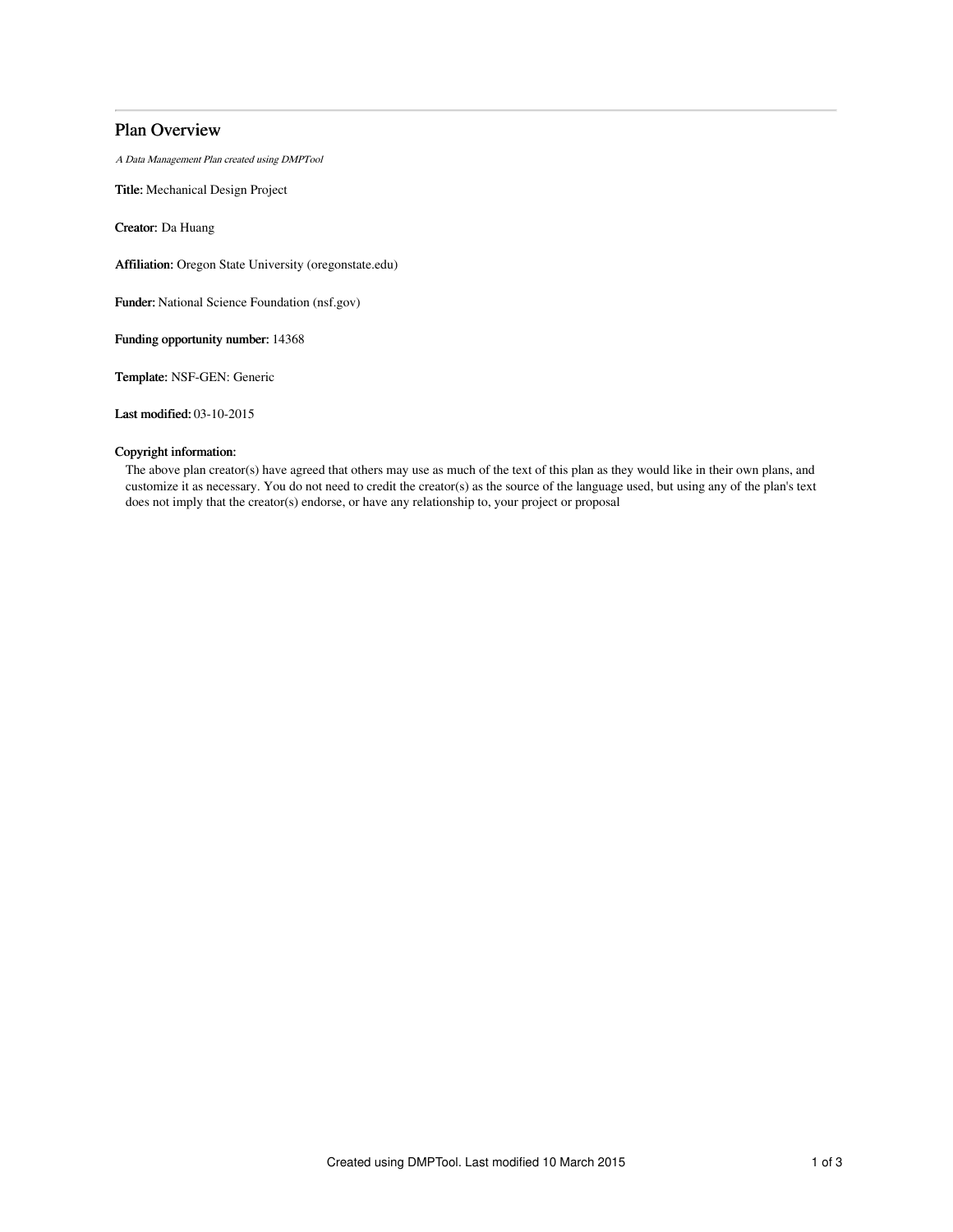# Mechanical Design Project

## Types of data produced

#### Types of data, samples, physical collections, software, curriculum materials, and other materials to be produced in the course of the project.

This data focuses on the process of designing a product. Every team member would record all details of their work, including brainstorming ideas, design process, prototypes, optimizing process, and every small modifications.

Images (.JPG, .BMP) would record the original branstorming ideas with handwritting by screening.

3D drawing Pictures (\*.prtdot, \*.asmdot, \*.drwdot) would record the design of components and structures and all versions of protopypes. The designers of the project will use SolidWorks 2014 to draw mechanical structures and prototype.

Print documents (.Pdf) would record the public-used document, like questinnnaires and directions.

Reports (.docx) would record the essential information in the design process, like the summaries, analyses and conclusions.

Statistical documents (.xlsx) would record the numerical data that used to analyze the design parameter and results.

A data management system will guide the team to record the data in a unified naming method, which include the information of title, subtitle, name of recorder, date, and version.

#### Data and metadata standards

#### Standards to be used for data and metadata format and content (where existing standards are absent or deemed inadequate, this should be documented along with any proposed solutions or remedies).

As a design project, many softwares will be applied to design and draw components. In order to make it easy to manage and apply, the team will use unified softwares as much as possible. Description documents will be created to record related information of images or special files.

Local metadata standards will be set to manage the data. Every file will be named with author, title, date and version. Users or viewer can use the file names to track the process of every step of the project.

Images (.JPG, .BMP) will record the original barnstorming ideas with handwriting. These documents can indicate how an idea start and grow.

3D drawing Pictures (\*.prtdot, \*.asmdot, \*.drwdot) will record the design of components and structures and all versions of prototypes. The design team will use SolidWorks 2014 to draw mechanical structures and prototype.

Print documents (.Pdf) will record the public-used documents, like questionnaires and manuals.

Reports (.docx) will record the essential information in the design process, like the summaries, analyses and conclusions.

Statistical documents (.xlsx) will record the numerical data that used to analyze the design parameters and results.

#### Policies for access and sharing

## Policies for access and sharing; Provisions for appropriate protection of privacy, confidentiality, security, intellectual property, or other rights or requirements.

This data will be available in academic websites as a typical design project example after getting permissions of all team members. To gain the access of the data, users should get an account in the academic websites and related licenses. The design team would retain the right to use and modify the data before wider distribution.

Embargo periods: Prototype documents contain the original information and patents. Users should not use them as a profitable use.

Intellectual property rights: Every member of the design team has the right to stop sharing this data.

No ethical issue will appear in the data.

## Policies for re-use, redistribution

#### Policies and provisions for re-use, re-distribution, and the production of derivatives.

This data records a complete process of a design project. Users should have some engineering background to understand or apply this data. Engineering students, new designers and project managers would be interested in this data.

Students and designers can use this data as a guide or inspiration to design mechanism according to functions.

Project managers can use this data as a template to manager design teams to finish related tasks.

## Plans for archiving and preservation